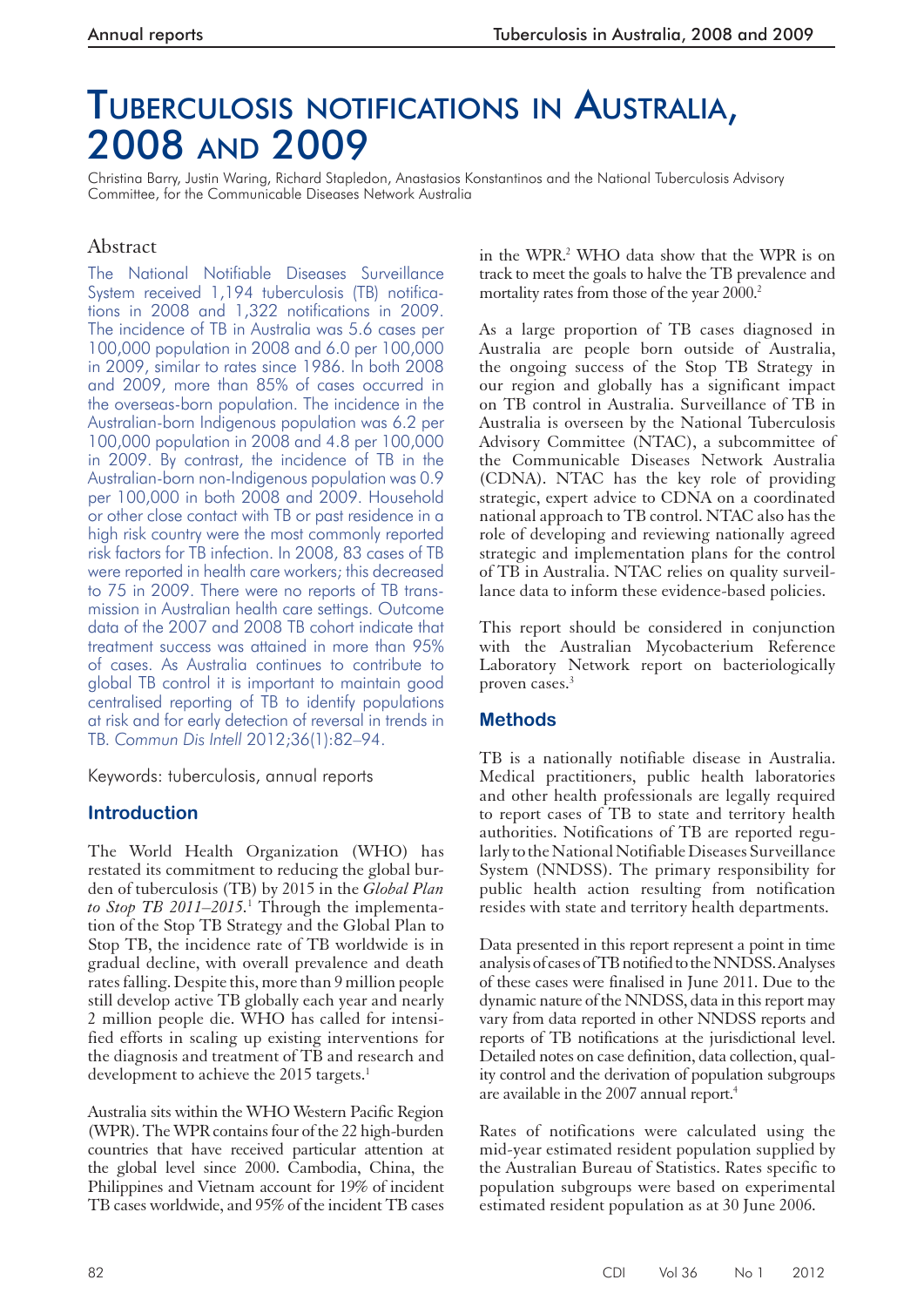TB drug susceptibility data on bacteriologically confirmed cases are collected, analysed and reported by the Australian Mycobacterial Reference Laboratory Network in a companion report.<sup>3</sup>

#### **Results**

#### **Overall numbers and rates**

 In 2009, a total of 1,322 cases of TB were notified in Australia, representing a rate of 6.0 cases per 100,000 population (Figure 1 and Table 1). This was an increase of 11% in the number of notified cases and an increase of 8% in the rate compared with 2008 (1,194 and 5.6 per 100,000 population, respectively). The rate of TB reported in 2009 is the highest rate since 1999.

Of the cases reported with a case classification, the majority of cases in both 2008 (97%, 1,157/1,192) and 2009 (96%, 1,259/1,315) were classified as new cases – a patient who has never been treated for TB or a patient who was treated for less than 1 month (Table 1). Of the 36 cases reported in 2008 as a relapse case—TB after a patient has deemed to have completed a partial or full course of treatment—11 relapsed after full treatment in Australia, one following partial treatment in





Australia and 24 following full or partial treatment overseas. Of the 56 cases reported in 2009 as a relapse, 17 relapsed after full treatment in Australia, three following partial treatment in Australia and 36 following full or partial treatment overseas. A small number of cases were notified to the NNDSS without this information, one in 2008 and seven in 2009.

|            | <b>New cases</b> | <b>New cases</b><br>rate | <b>Relapse cases</b> | <b>Relapse case</b><br>rate | Total cases* | <b>Total rate</b> |
|------------|------------------|--------------------------|----------------------|-----------------------------|--------------|-------------------|
| 2008       |                  |                          |                      |                             |              |                   |
| <b>ACT</b> | 13               | 3.8                      | $\overline{0}$       | 0.0                         | 13           | 3.8               |
| <b>NSW</b> | 467              | 6.7                      | 16                   | 0.2                         | 484          | 6.9               |
| <b>NT</b>  | 32               | 14.5                     | $\mathbf 0$          | 0.0                         | 32           | 14.5              |
| Qld        | 121              | 2.8                      | 9                    | 0.2                         | 130          | 3.0               |
| SA         | 62               | 3.9                      | 3                    | 0.2                         | 65           | 4.1               |
| Tas        | 8                | 1.6                      | $\boldsymbol{0}$     | 0.0                         | 8            | 1.6               |
| Vic        | 360              | $6.8\,$                  | 6                    | 0.1                         | 366          | 6.9               |
| WA         | 94               | 4.3                      | $\overline{2}$       | 0.1                         | 96           | 4.4               |
| Australia  | 1,157            | 5.4                      | 36                   | 0.2                         | 1,194        | 5.6               |
| 2009       |                  |                          |                      |                             |              |                   |
| <b>ACT</b> | 22               | 6.2                      | 1                    | 0.3                         | 23           | 6.5               |
| <b>NSW</b> | 492              | 6.9                      | 28                   | 0.4                         | 523          | 7.3               |
| <b>NT</b>  | 27               | 11.9                     | $\boldsymbol{0}$     | 0.0                         | 27           | 11.9              |
| Qld        | 148              | 3.3                      | 7                    | 0.2                         | 155          | 3.5               |
| <b>SA</b>  | 54               | 3.3                      | 4                    | 0.2                         | 58           | 3.6               |
| Tas        | 8                | 1.6                      | 1                    | 0.2                         | 9            | 1.8               |
| Vic        | 409              | $7.5\,$                  | 8                    | 0.1                         | 417          | 7.7               |
| <b>WA</b>  | 99               | 4.4                      | $\overline{7}$       | 0.3                         | 110          | 4.9               |
| Australia  | 1,259            | 5.7                      | 56                   | 0.3                         | 1,322        | 6.0               |

 **Table 1: Notified cases and notification rates per 100,000 population for tuberculosis, Australia, 2008 and 2009, by case classification and state or territory** 

New or relapse cases were not reported for 1 case in 2008 and 7 cases in 2009.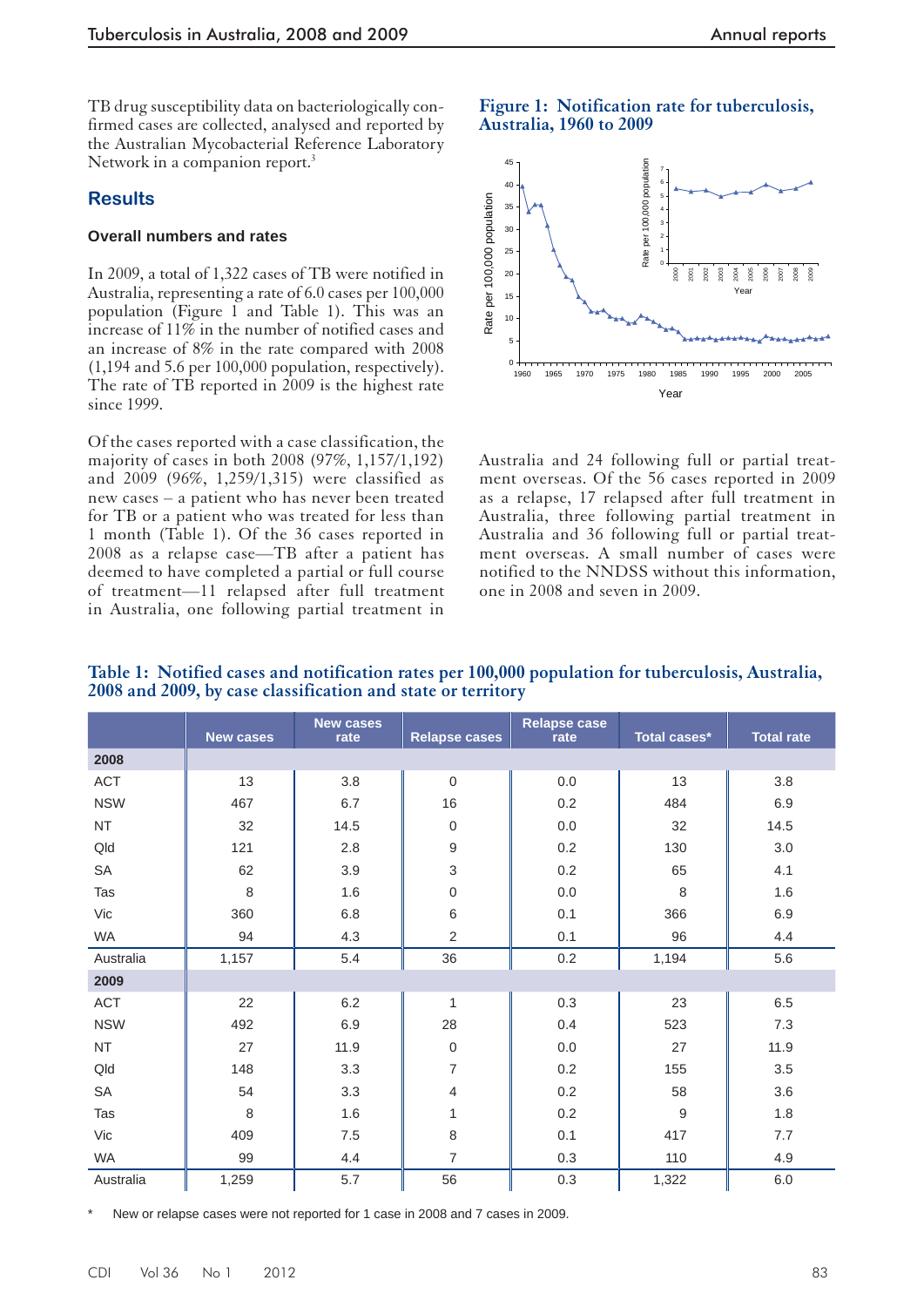#### **Tuberculosis cases by state or territory**

 As in previous years, New South Wales accounted for the largest proportion of cases notified by a state or territory in both 2008 (41%, 484/1,194) and 2009 (40%, 523/1,322). The highest notification rates in 2008 were reported by the Northern Territory (14.5 per 100,000 population), New South Wales (6.9 per 100,000 population) and Victoria (6.9 per 100,000 population). Similarly, the highest notification rates by state and territory in 2009 were reported in these same jurisdictions (Table 1).

 Figure 2 presents TB notification rates for 2008 and 2009, compared against the average rate over the preceding 10 years for each state and territory. The Australian Capital Territory, New South Wales, Queensland, Victoria and Western Australia all reported a rate in 2009 that exceeded the rate in 2008 and the average rate of the 10 years preceding.

#### **Figure 2: Rate for tuberculosis, Australia, 1996 to 2009, by state or territory**



#### **Tuberculosis in the Australian-born population**

 Indigenous status was reported for each of the 172 Australian-born cases reported in 2008 and 155 in 2009 (Table 2). The incidence rate of TB in the Australia-born population for 2008 was 1.1 cases per 100,000 population. The rate in the Australian-born Indigenous group was 6.2 cases per 100,000 population  $(n = 32)$  and in the Australian-born non-Indigenous group was 0.9 cases per 100,000 population  $(n = 140)$ . The incident rate in the Australian-born Indigenous population was almost 7 times the rate seen in the Australian-born non-Indigenous population in 2008.

 The incidence rate of TB in the Australia-born population for 2009 (1.0 per  $100,000$  population) was slightly lower than that reported in 2008. The rate in the Australian-born Indigenous group was 4.8 cases

per 100,000 population ( $n = 25$ ) and the Australianborn non-Indigenous population maintained the rate reported in 2008 (0.9 per 100,000 population,  $n = 130$ ). The disparity in rates experienced in the Australian-born Indigenous and Australian-born non-Indigenous groups narrowed in 2009, with the Australian-born Indigenous rate reported just greater than 5 times the rate in the Australian-born non-Indigenous population.

 The rate of TB in the Australian-born non-Indigenous population has remained relatively stable since 2002 (Figure 3), while the rate in the Australian-born Indigenous population tends to be trending downwards over this period. The caseload attributable to the Australian-born non-Indigenous population has decreased from 16% in 2002 to 10% in 2009 (Figure 4).

#### **Figure 3: Notified cases and rate for tuberculosis, Australia, 2002 to 2009, by population subgroup**



#### **Figure 4: Notified cases of tuberculosis as a percentage of all cases with a reported population subgroup, Australia, 2002 to 2009, by population subgroup**



Where country of birth is reported.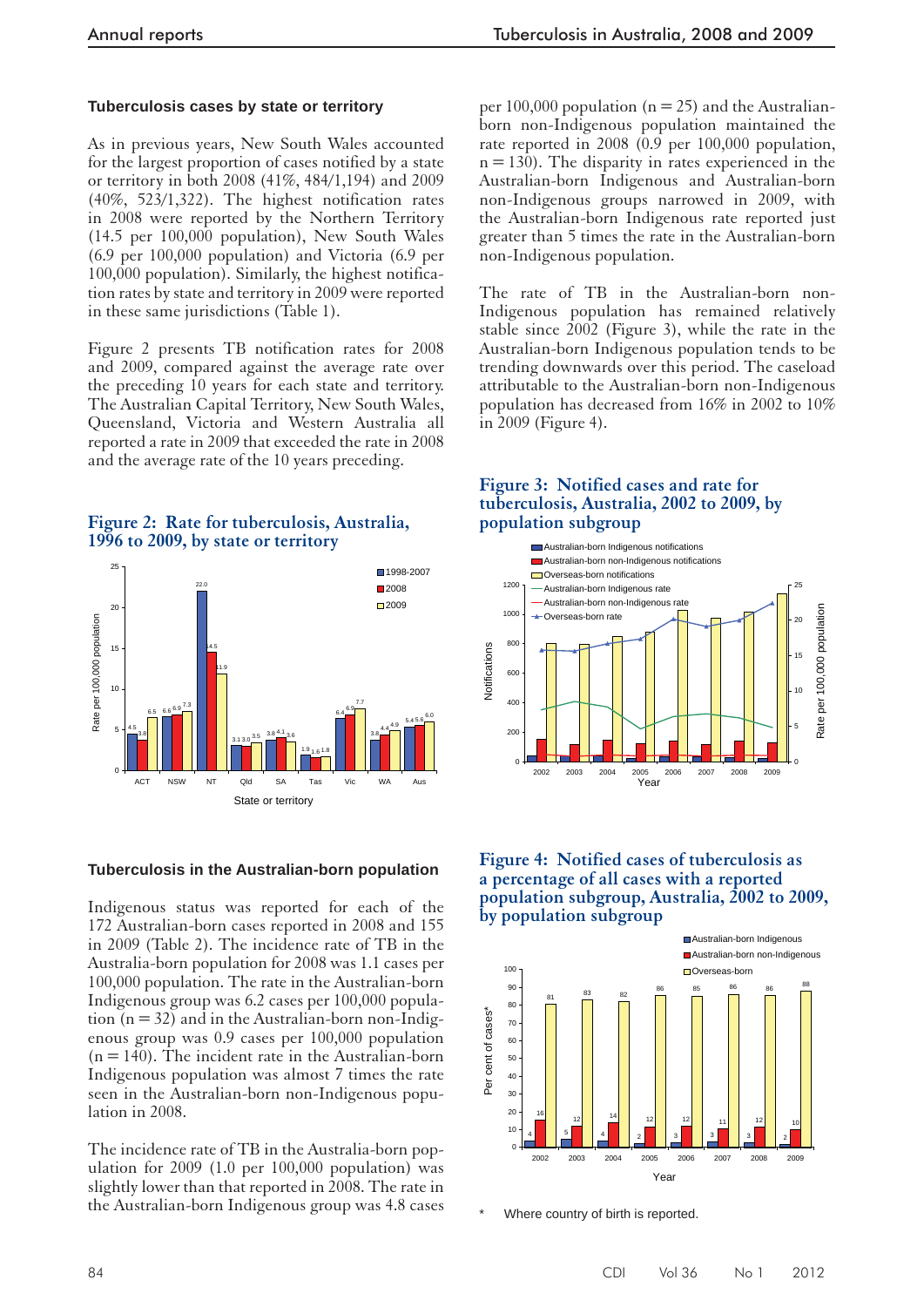#### **Tuberculosis cases in the overseas-born population**

 Country of birth was known for nearly all (1,190/1,194) cases in 2008 and 98% (1,296/1,322) in 2009. Of the cases reported with a known place of birth in 2008, 86% (1,018/1,190) were born overseas (Table 2). This proportion of cases reported as overseas-born ranged by state and territory from 38% (3/8) in Tasmania to 92% (88/96) in Western Australia. The rate of TB among the overseas-born population in 2008 was over 18 times the rate in the Australian-born (20.0 per 100,000 population versus 1.1 per 100,000 population).

 Of the cases reported with a known place of birth in 2009, 88% (1,141/1,296) were born overseas (Table 2). This proportion of cases reported as overseas-born ranged by state and territory from 67% (6/9) in Tasmania to 95% (55/58) in South Australia. The rate of TB among the overseas-born population in 2009 was almost 23 times the rate in the Australian-born (22.4 per 100,000 population versus 1.0 per 100,000 population).

The number of cases and the rate of TB in the overseas-born population has steadily increased since 2002 (Figure 3), noting that completeness of reporting country of birth and Indigenous status has improved over this period. The case load attributable to the overseas-born population has increased from 81% in 2002 to 88% in 2009 (Figure 4).

 Among overseas-born cases, the most frequently reported country of birth was India (2008: 20%, 206/1,018; 2009: 27% 310/1,141; Table 3), followed by Vietnam (2008: 10%, 104/1,018; 2009: 11% 122/1,141), the Philippines (2008: 8%, 84/1,018; 2009: 8% 90/1,141) and China (2008: 6%, 65/1,018; 2009: 6% 74/1,141). These countries have consistently been reported as the most frequent countries of birth in recent years. The number and proportion of cases reported against these countries has remained relatively stable over recent years, except cases reported with a country of birth of India. India has increasingly been reported as a country of birth since 2002, when 13% (107/803) of overseas-born cases were reported as born in India.

Data on the year of arrival were available for 98% of the cases reported as overseas-born in 2008

|            |                            |                           |                                    | <b>Australian-born</b>     |                                                  |                                                 | <b>Overseas-born</b>           |                               |
|------------|----------------------------|---------------------------|------------------------------------|----------------------------|--------------------------------------------------|-------------------------------------------------|--------------------------------|-------------------------------|
|            | <b>Indigenous</b><br>cases | <b>Indigenous</b><br>rate | non-<br><b>Indigenous</b><br>cases | non-<br>Indigenous<br>rate | <b>Total</b><br><b>Australian-</b><br>born cases | <b>Total</b><br><b>Australian-</b><br>born rate | <b>Overseas-</b><br>born cases | <b>Overseas-</b><br>born rate |
| 2008       |                            |                           |                                    |                            |                                                  |                                                 |                                |                               |
| <b>ACT</b> | $\mathbf 0$                | 0.0                       | $\overline{4}$                     | 1.6                        | 4                                                | 1.6                                             | 9                              | 11.4                          |
| <b>NSW</b> | 5                          | 3.3                       | 57                                 | 1.2                        | 62                                               | 1.2                                             | 422                            | 23.4                          |
| <b>NT</b>  | 16                         | 25.0                      | $\overline{2}$                     | 1.8                        | 18                                               | 10.1                                            | 14                             | 42.6                          |
| Qld        | 9                          | 6.2                       | 12                                 | 0.4                        | 21                                               | 0.6                                             | 106                            | 13.2                          |
| <b>SA</b>  | $\mathbf{1}$               | 3.6                       | $9\,$                              | 0.8                        | 10                                               | 0.8                                             | 55                             | 16.0                          |
| Tas        | $\mathbf 0$                | 0.0                       | 5                                  | 1.2                        | 5                                                | 1.2                                             | $\mathfrak{Z}$                 | 5.3                           |
| Vic        | $\overline{0}$             | 0.0                       | 44                                 | 1.2                        | 44                                               | 1.2                                             | 321                            | 23.8                          |
| <b>WA</b>  | $\mathbf{1}$               | 1.4                       | $\overline{7}$                     | 0.5                        | 8                                                | 0.6                                             | 88                             | 14.3                          |
| Aust       | 32                         | 6.2                       | 140                                | 0.9                        | 172                                              | 1.1                                             | 1,018                          | 20.0                          |
| 2009       |                            |                           |                                    |                            |                                                  |                                                 |                                |                               |
| <b>ACT</b> | $\mathbf 0$                | 0.0                       | 3                                  | 1.2                        | 3                                                | 1.2                                             | 20                             | 25.4                          |
| <b>NSW</b> | 5                          | 3.3                       | 48                                 | 1.0                        | 53                                               | 1.1                                             | 470                            | 26.0                          |
| <b>NT</b>  | 8                          | 9.4                       | $\overline{2}$                     | 1.8                        | 10                                               | 4.5                                             | 17                             | 51.7                          |
| Qld        | 11                         | 7.6                       | 19                                 | 0.6                        | 30                                               | 0.9                                             | 103                            | 12.8                          |
| <b>SA</b>  | $\overline{0}$             | 0.0                       | 3                                  | 0.3                        | 3                                                | 0.2                                             | 55                             | 16.0                          |
| Tas        | $\mathbf 0$                | 0.0                       | 3                                  | 0.7                        | 3                                                | 0.7                                             | 6                              | 10.7                          |
| Vic        | $\overline{0}$             | 0.0                       | 38                                 | 1.0                        | 38                                               | 1.0                                             | 379                            | 28.1                          |
| <b>WA</b>  | $\mathbf{1}$               | 1.4                       | 14                                 | 1.0                        | 15                                               | 1.0                                             | 91                             | 14.8                          |
| Aust       | 25                         | 4.8                       | 130                                | 0.9                        | 155                                              | 1.0                                             | 1,141                          | 22.4                          |

## **Table 2: Notified cases and rate for tuberculosis, Australia, 2008 and 2009, by population subgroup and state or territory**

Indigenous status and country of birth were not reported for 4 cases in 2008 and 26 cases in 2009.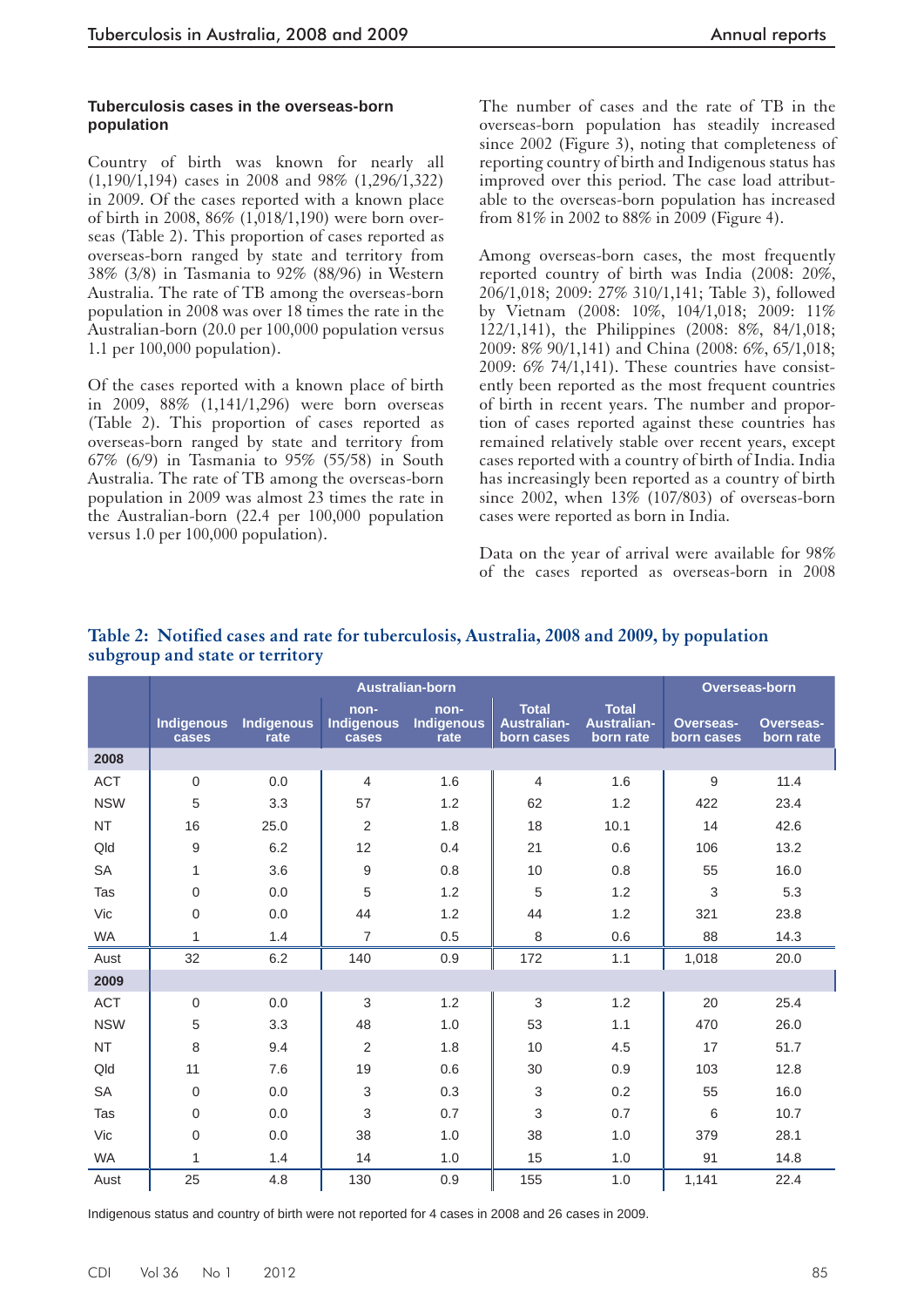### **Table 3: Notifications and notification rates for tuberculosis for selected countries of birth, Australia, 2008 and 2009**

|                               |             | <b>Cases</b>             |                |                          |                              | <b>Estimated rate per</b><br>100,000 population |                   |  |
|-------------------------------|-------------|--------------------------|----------------|--------------------------|------------------------------|-------------------------------------------------|-------------------|--|
|                               | 2008        |                          | 2009           |                          | <b>Estimated</b><br>resident |                                                 |                   |  |
| <b>Country of birth</b>       | $\mathbf n$ | $\frac{9}{6}$ *          | $\overline{n}$ | $\frac{9}{6}$ *          | population <sup>†</sup>      | 2008                                            | 2009              |  |
| India                         | 206         | 20                       | 310            | 27                       | 180,130                      | 114.4                                           | 172.1             |  |
| Vietnam                       | 104         | 10                       | 122            | 11                       | 185,450                      | 56.1                                            | 65.8              |  |
| Philippines                   | 84          | 8                        | 90             | 8                        | 140,020                      | 60.0                                            | 64.3              |  |
| China <sup>‡</sup>            | 65          | 6                        | 74             | 6                        | 259,180                      | 25.1                                            | 28.6              |  |
| Nepal                         | 35          | 3                        | 53             | 5                        | 5,020                        | 697.2                                           | 1,055.8           |  |
| Indonesia                     | 52          | 5                        | 39             | 3                        | 59,380                       | 87.6                                            | 65.7              |  |
| Papua New Guinea              | 31          | 3                        | 36             | 3                        | 27,800                       | 111.5                                           | 129.5             |  |
| Burma (Myanmar)               | 21          | 2                        | 25             | 2                        | 14,060                       | 149.4                                           | 177.8             |  |
| Sri Lanka                     | 17          | 2                        | 23             | $\overline{2}$           | 71,730                       | 23.7                                            | 32.1              |  |
| Sudan                         | 26          | 3                        | 22             | 2                        | 21,550                       | 120.6                                           | 102.1             |  |
| Afghanistan                   | 26          | 3                        | 21             | $\overline{2}$           | 19,610                       | 132.6                                           | 107.1             |  |
| Thailand                      | 14          | 1                        | 18             | 2                        | 35,560                       | 39.4                                            | 50.6              |  |
| Ethiopia                      | 22          | $\overline{2}$           | 18             | $\overline{2}$           | 6,540                        | 336.4                                           | 275.2             |  |
| Somalia                       | 14          | 1                        | 18             | 2                        | 5,040                        | 277.8                                           | 357.1             |  |
| Republic of Korea             | 7           | 1                        | 17             | 1                        | 60,310                       | 11.6                                            | 28.2              |  |
| Pakistan                      | 15          | 1                        | 17             | 1                        | 19,410                       | 77.3                                            | 87.6              |  |
| Bangladesh                    | 16          | $\overline{2}$           | 16             | 1                        | 18,310                       | 87.4                                            | 87.4              |  |
| Other overseas-born           | 263         | 26                       | 222            | 19                       | 3,960,965                    | $\qquad \qquad -$                               | $\qquad \qquad -$ |  |
| Total overseas-born           | 1,018       | $\overline{\phantom{0}}$ | 1,141          | $\overline{\phantom{0}}$ | 5,090,065                    | —                                               |                   |  |
| Australian-born               | 172         | $\overline{\phantom{0}}$ | 155            |                          | 15,607,815                   |                                                 |                   |  |
| Country of birth not reported | 4           | —                        | 26             | —                        |                              |                                                 |                   |  |
| Total                         | 1,194       | $\qquad \qquad -$        | 1,322          |                          | 20,697,880                   | $\overline{\phantom{0}}$                        |                   |  |

Proportion of all overseas-born cases.

† The Australian Bureau of Statistics estimated resident population at 30 June 2006.

‡ China excludes the Special Administrative Region and Taiwan.

– Not applicable.

(999/1,018) and 2009 (1,122/1,141). Of the overseasborn cases notified in 2008 and 2009 that were reported with a year of arrival, 30% (632/2,121) presented within 2 years of arrival in Australia and 84%  $(1,776/2,121)$  within 20 years of arrival (Figure 5). The median length of time in Australia between arrival and diagnosis was 4 years (interquartile range, IQR:  $1-14$ ).

The residency status was available for 63% (644/1,018) of the cases reported as overseas-born in 2008 and 91% (1,033/1,141) in 2009. The collection of residency status was introduced in New South Wales during 2008, therefore completeness of these data is expected to improve from 2009 onwards. Residency status should be interpreted with caution as it is selfreported by each case and is not verified. Of the cases reported with a residency status, the majority in both years were reported as permanent residents (2008:

#### **Figure 5: Tuberculosis cases in the overseasborn population, by number of years since arrival, Australia 2008 and 2009**

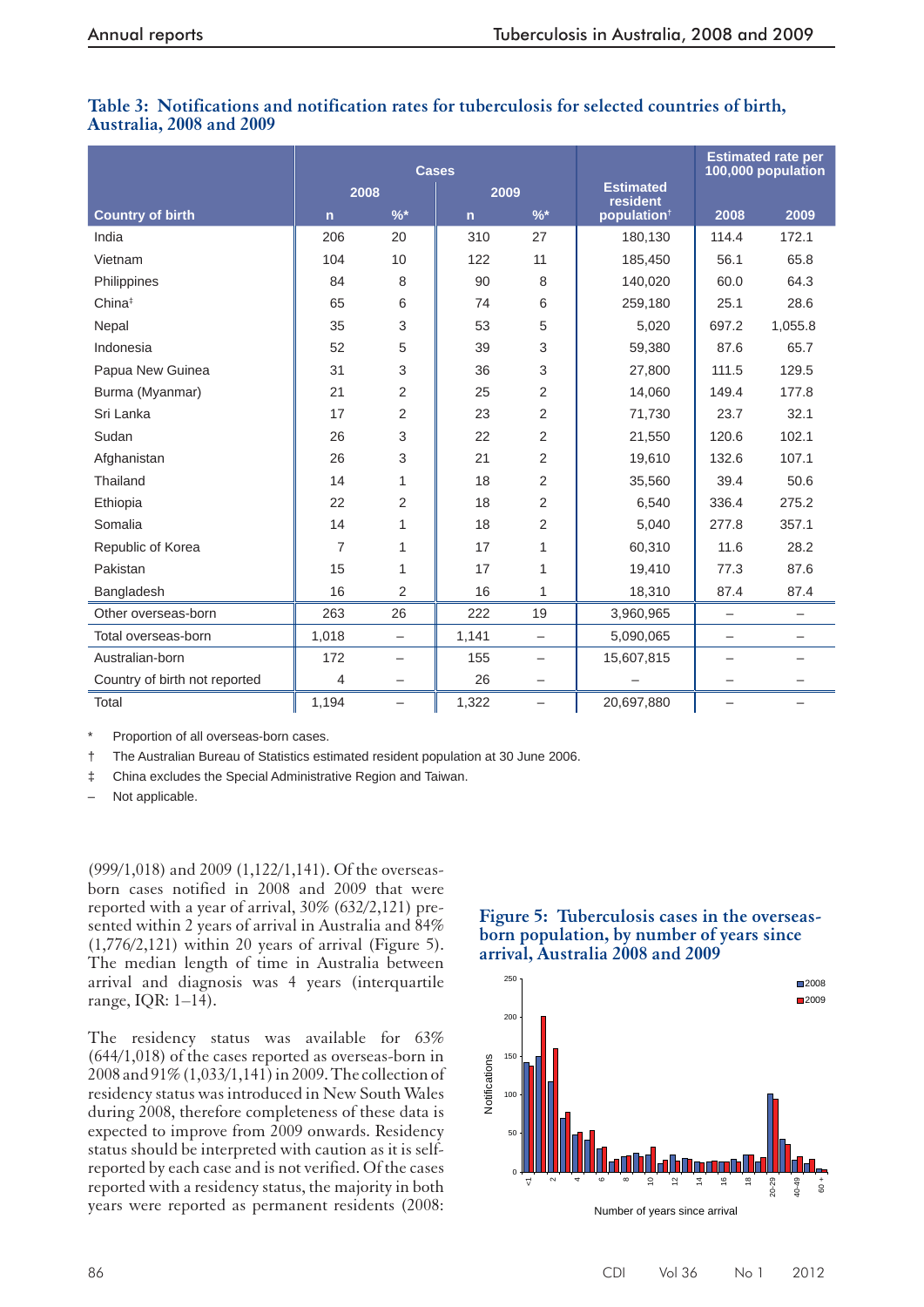58%, 372/644; 2009: 59%, 610/1,033), followed by overseas students (2008: 18%, 117/644; 2009: 20%, 204/1,033). Refugees (2008: 7%, 48/644; 2009: 5%, 55/1,033) and overseas visitors (2008: 7%, 46/644; 2009: 6%, 66/1,033) represented similar proportions within the subgroup.

 There was a total of 21 cases of TB among Papua New Guinea (PNG) nationals accessing health care in the Torres Strait Treaty Zone in 2008 and 19 in 2009. These cases were all reported by Queensland and represented 14% (40/285) of the state's caseload across 2008 and 2009. There were 10 illegal fishermen detained by Australian Customs, diagnosed with TB and commenced on TB treatment in 2008, with only 1 case reported with this residency status in 2009. These cases were all reported by the Northern Territory and represented 19% (11/59) of the Northern Territory caseload across the 2 years.

#### **Tuberculosis cases by age and sex**

 Information on the sex and age of TB cases was available for all cases reported to the NNDSS in 2008 and all but 1 case reported in 2009. The male to female ratio for both 2008 and 2009 was 1:0.8, a similar ratio as reported in previous years.

 The age group incidence rates for TB in overseas-born, Australian-born Indigenous and Australian-born non-Indigenous populations are shown in Table 4 and Figure 6. The rate in the overseas-born population was highest in the 25–34 years age group (45.8 per  $100,000$  population,  $n = 665$ ). In the Australian-born Indigenous group the highest age-specific rate was reported in the 45–54 years age group (13.4 per 100,000 population,  $n = 12$ , while in the Australian-born non-Indigenous group the age-specific rate increased throughout adult life. The highest notification rate in this group was reported in the 65 years or over age group  $(2.3 \text{ per } 100,000 \text{ population}, n = 79)$ . The median age in the overseas-born cases was 32 years (IQR 25–50)

#### **Table 4: Notified cases and notification rate per 100,000 population for tuberculosis, Australia, 2008 and 2009, by population subgroup and age group**

|                          |                  | <b>Australian-born</b><br><b>Indigenous</b> | <b>Australian-born</b><br>non-Indigenous |      | <b>Total Australian-</b><br>born |             |              | Overseas-born | <b>Total</b> |             |
|--------------------------|------------------|---------------------------------------------|------------------------------------------|------|----------------------------------|-------------|--------------|---------------|--------------|-------------|
|                          | <b>Cases</b>     | <b>Rate</b>                                 | <b>Cases</b>                             | Rate | <b>Cases</b>                     | <b>Rate</b> | <b>Cases</b> | <b>Rate</b>   | Cases*       | <b>Rate</b> |
| 2008                     |                  |                                             |                                          |      |                                  |             |              |               |              |             |
| $0 - 4$                  | $\mathbf{1}$     | 1.6                                         | 13                                       | 1.1  | 14                               | 1.1         | 10           | 20.4          | 24           | 1.8         |
| $5 - 14$                 | $\overline{2}$   | 1.5                                         | 11                                       | 0.5  | 13                               | 0.5         | 17           | 7.2           | 30           | 1.1         |
| Subtotal<br>$<$ 15 years | 3                | 1.5                                         | 24                                       | 0.7  | 27                               | 0.7         | 27           | 9.5           | 54           | 1.3         |
| $15 - 24$                | 3                | 3.0                                         | 18                                       | 0.8  | 21                               | 0.9         | 220          | 42.9          | 241          | 8.3         |
| $25 - 34$                | 8                | 10.9                                        | 11                                       | 0.5  | 19                               | 0.9         | 288          | 39.7          | 307          | 10.6        |
| $35 - 44$                | $\overline{7}$   | 10.8                                        | 10                                       | 0.5  | 17                               | 0.8         | 153          | 16.8          | 171          | 5.6         |
| $45 - 54$                | 6                | 13.4                                        | 14                                       | 0.7  | 20                               | 1.0         | 105          | 11.5          | 127          | 4.4         |
| $55 - 64$                | 5                | 20.7                                        | 17                                       | 1.2  | 22                               | 1.5         | 97           | 12.0          | 119          | 5.3         |
| $65+$                    | $\mathbf 0$      | 0.0                                         | 46                                       | 2.6  | 46                               | 2.6         | 128          | 13.7          | 175          | 6.5         |
| Total                    | 32               | 6.2                                         | 140                                      | 0.9  | 172                              | 1.1         | 1,018        | 20.0          | 1,194        | 5.8         |
| 2009                     |                  |                                             |                                          |      |                                  |             |              |               |              |             |
| $0 - 4$                  | $\boldsymbol{0}$ | 0.0                                         | 13                                       | 1.1  | 13                               | 1.0         | 5            | 10.2          | 18           | 1.4         |
| $5 - 14$                 | 3                | 2.3                                         | 9                                        | 0.4  | 12                               | 0.5         | 26           | 11.1          | 39           | 1.4         |
| Subtotal<br><15 years    | 3                | 1.5                                         | 22                                       | 0.6  | 25                               | 0.7         | 31           | 10.9          | 57           | 1.4         |
| $15 - 24$                | 1                | 1.0                                         | 23                                       | 1.0  | 24                               | 1.0         | 219          | 42.7          | 245          | 8.5         |
| $25 - 34$                | 4                | 5.5                                         | 18                                       | 0.9  | 22                               | 1.0         | 377          | 51.9          | 406          | 14.0        |
| $35 - 44$                | 6                | 9.2                                         | 14                                       | 0.7  | 20                               | 0.9         | 165          | 18.2          | 192          | 6.3         |
| $45 - 54$                | $\overline{7}$   | 15.6                                        | 13                                       | 0.7  | 20                               | 1.0         | 118          | 12.9          | 142          | 5.0         |
| $55 - 64$                | 1                | 4.1                                         | $\overline{7}$                           | 0.5  | 8                                | 0.6         | 88           | 10.9          | 98           | 4.3         |
| $65+$                    | 3                | 18.9                                        | 33                                       | 1.9  | 36                               | 2.0         | 144          | 15.4          | 182          | 6.8         |
| Total                    | 25               | 4.8                                         | 130                                      | 0.9  | 155                              | 1.0         | 1,142        | 22.4          | 1,322        | 6.4         |

Country of birth and Indigenous status not reported for 4 cases in 2008 and 26 cases in 2009.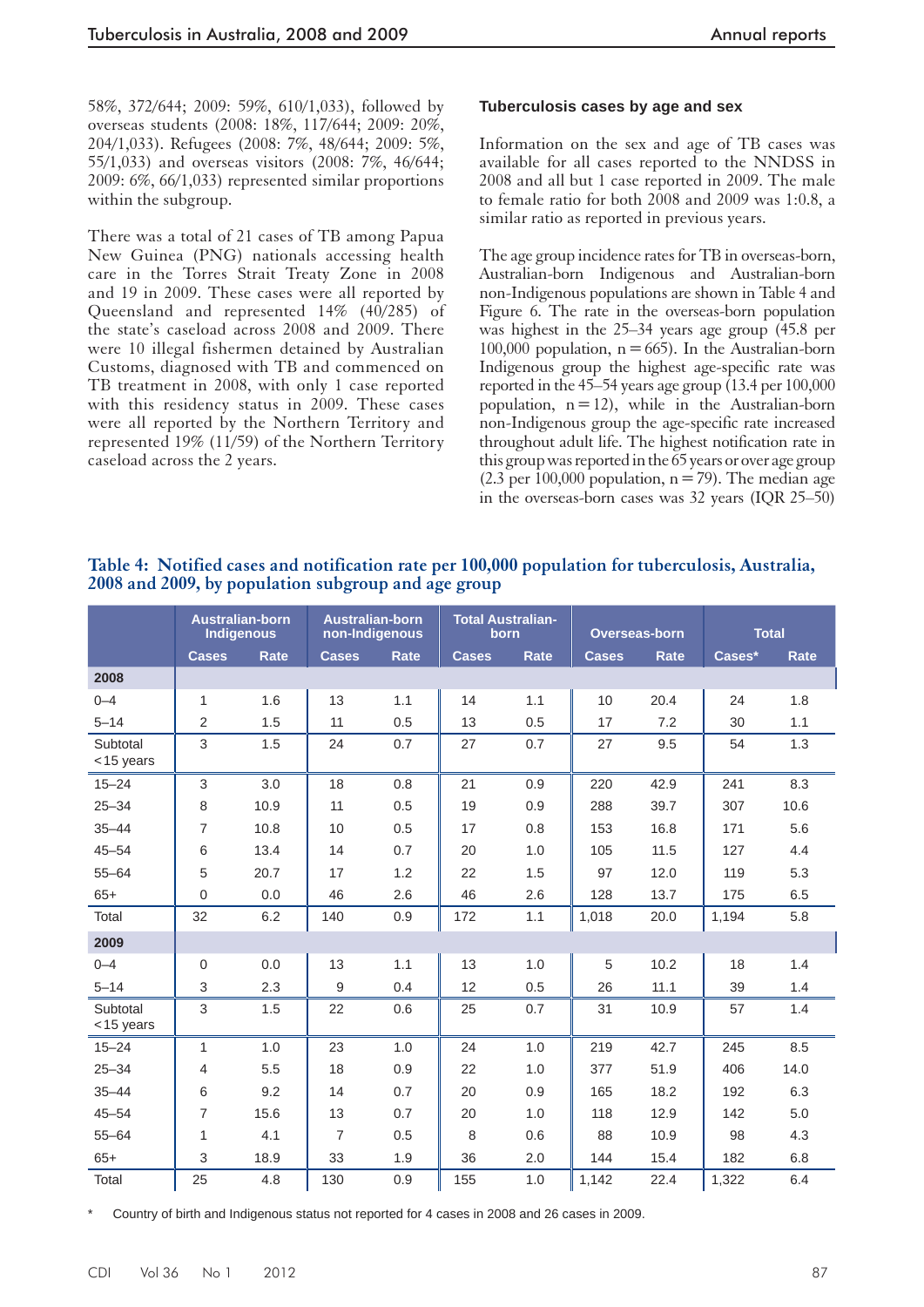compared with 40 years in the Australian-born Indigenous cases (IQR 28–48) and the Australian-born non-Indigenous cases (IQR 19–68).

One of the most important measures of TB control is the incidence in children aged less than 15 years because these cases represent recent TB infection. TB was notified in 54 children aged less than 15 years in 2008, which represented 5% of the total number of notified cases (Table 4). Of these, 27 were Australian-born and 27 were born overseas. In 2009, 57 children aged less than 15 years were notified with TB; 4% of the total number of notified cases. Of these, 25 were Australian-born and 31 were born overseas. Of the Australian-born children three were identified as Indigenous Australians.

#### **Figure 6: Average rate for tuberculosis, Australia, 2008 and 2009, by population subgroup and age group**



#### **Tuberculosis and selected risk factors**

 Information on selected risk factors for TB, excluding HIV, is reported in Table 5. Selected risk factor data were provided for 76% (913/1,194) of cases in 2008 and 74% (982/1,322) of cases reported in 2009. Of the cases with completed selected risk factor, 91% (828/913) of cases in 2008 and 98% (964/982) of cases in 2009 were reported with at least one risk factor.

Household member or other close contact with TB was a common risk factor in all 3 population subgroups in both 2008 and 2009. Past travel to or residence in a high-risk country was a common risk factor in both the Australian-born non-Indigenous and overseas-born cases. Interpretation of this risk factor in overseas born subjects is difficult, because at the time of this data collection there was no clarification as to whether this risk factor included a country of birth that has high TB incidence, or exclusively those subjects that visit such a country. NTAC has now agreed to record this risk factor

only in those visiting a new high incidence setting, aiming to identify travel related TB, and therefore subsequent reports of this risk factor will be clearer.

 A total of 83 cases of TB in 2008 were reported in people who had previously worked or were currently working in a health care setting either in Australia or overseas: 17 of these cases were known to have worked in an Australian health care setting at some point within the 12 months prior to diagnosis. In 2009, the total number of cases who had previously worked or were currently working in a health care setting decreased to 75. Of these cases, 24 cases were known to have worked in an Australian health care setting at some point within the 12 months prior to diagnosis. None of the cases were deemed to have acquired TB in an Australian health care setting, nor were there any reports of active TB transmission to patients from health care workers in Australia in 2008 and 2009.

 The number of health care workers reported has increased since 2000 (Figure 7). The majority of these cases are overseas-born.

#### **Tuberculosis and HIV status**

 HIV status reporting was complete in 94% (1,127/1,194) of cases in 2008 and 95% (1,257/1,322) of cases in 2009. A case was considered to have complete HIV status data if it was reported as HIV positive, HIV negative, HIV tested – result unknown, not tested or refused testing.

 Testing was made available to 80% (906/1,127) of cases in 2008 and 81% (1,024/1,257) in 2009. Testing was reported to be refused by a small number of cases – 5 cases each in 2008 and 2009. Of the cases nationally with a known HIV test outcome, 3% of cases were reported as HIV positive in both 2008 (13/506) and 2009 (17/635).

#### **health care workers, Australia, 2002 to 2009, by country of birth**  50 60 70 80 90 Australian-born Overseas-born Unknown country of birth

 **Figure 7: Tuberculosis cases reported in** 

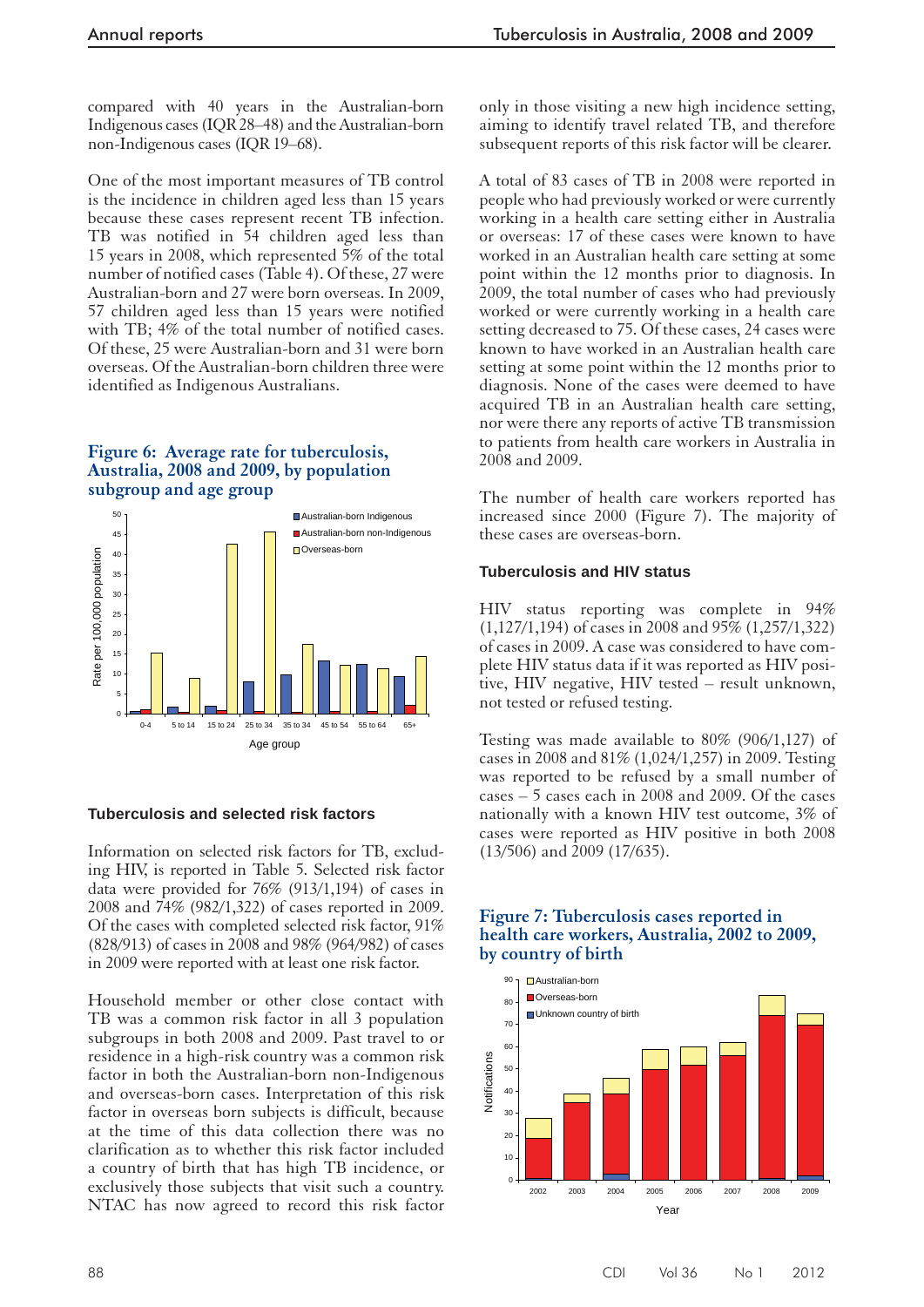| <br> <br> <br>     |
|--------------------|
|                    |
|                    |
|                    |
|                    |
| $12000 \text{ km}$ |
|                    |
|                    |
|                    |
|                    |
|                    |
|                    |
|                    |
|                    |
|                    |
|                    |
|                    |
| $1008$ at          |
|                    |
|                    |
|                    |
|                    |
|                    |
|                    |
|                    |
|                    |
|                    |
|                    |
|                    |
|                    |
|                    |
|                    |
|                    |
|                    |
|                    |
|                    |
|                    |
|                    |
|                    |
|                    |
|                    |
|                    |
|                    |
|                    |
| j                  |
| $\frac{1}{1}$      |
|                    |
|                    |
| ֖֦֦֧֦֞֝׆ <u>׀</u>  |

| Table 5: Notifications of tuberculosis, Australia, 2008                                      |                                                   |                                                | and 2009, by selected risk factors* <sup>*,†</sup> and population subgroup |                          |                                            |                                                 |                         |                                                                     |
|----------------------------------------------------------------------------------------------|---------------------------------------------------|------------------------------------------------|----------------------------------------------------------------------------|--------------------------|--------------------------------------------|-------------------------------------------------|-------------------------|---------------------------------------------------------------------|
|                                                                                              | Indigenous<br>Australian-<br><b>Cases</b><br>born | ndigenous<br>Australian-<br>born non-<br>cases | born cases<br>Overseas-                                                    | <b>Total<sup>#</sup></b> | Indigenous<br>Australian-<br>cases<br>born | Indigenous<br>Australian-<br>born non-<br>cases | born cases<br>Overseas- | <b>Total<sup>#</sup></b>                                            |
| <b>Risk factor</b>                                                                           |                                                   |                                                | 2008                                                                       |                          |                                            |                                                 | 2009                    |                                                                     |
| Household or other close contact with TB                                                     | ლ<br>1                                            | 57                                             | 133                                                                        | 191                      | ニ                                          | 38                                              | 127                     | 178                                                                 |
| Ever resided in a correctional facility <sup>s</sup>                                         | 0                                                 | $\circ$                                        | LO                                                                         | Ю                        |                                            |                                                 | 0                       | $\sim$                                                              |
| Ever resided in an aged care facility <sup>s</sup>                                           | 0                                                 |                                                | 0                                                                          |                          |                                            | $\scriptstyle\sim$                              | $\mathbf{\Omega}$       | 4                                                                   |
| Ever employed in an institution <sup>§</sup>                                                 | 0                                                 | $\sim$                                         | $\overline{ }$                                                             | 13                       | $\sim$                                     |                                                 | $\overline{4}$          | $\frac{6}{1}$                                                       |
| Currently or previously employed in health<br>industry in Australia or overseas <sup>§</sup> | 0                                                 | တ                                              | ೧                                                                          | జ                        | 0                                          | ပ                                               | 89                      | 75                                                                  |
| Ever homeless                                                                                | $\scriptstyle\mathtt{N}$                          | ო                                              | တ                                                                          | $\overline{4}$           | $\sim$                                     | 0                                               | က                       | Ю                                                                   |
| Past travel to or residence in a high-risk country                                           |                                                   | $\overline{21}$                                | 563                                                                        | 587                      | Ν                                          | 23                                              | 610                     | 657                                                                 |
| Chest X-ray suggestive of old untreated TB                                                   |                                                   | $\mathbf{\Omega}$                              | ဖ                                                                          | თ                        | 0                                          |                                                 | $\overline{0}$          | $\stackrel{\textstyle\scriptstyle\smile}{\textstyle\hspace{1.5ex}}$ |
| Currently receiving immunosuppressive therapy                                                | 0                                                 | က                                              | ∞                                                                          | $\overline{ }$           | 0                                          | က                                               |                         | $\infty$                                                            |
| Australian-born child with one or more parent<br>bom in a high-risk country                  | 0                                                 | Ю                                              | n.<br>C                                                                    | ယ                        | 0                                          | တ                                               | n.<br>C                 | တ                                                                   |
| None of the above risk factors                                                               | $\overline{0}$                                    | 44                                             | 5                                                                          | 85                       | ∼                                          | 36                                              | 57                      | 80                                                                  |
| Not assessed/ no risk factor reported                                                        |                                                   | 28                                             | 252                                                                        | 281                      | $\sim$                                     | $\overline{1}$                                  | 317                     | 340                                                                 |
| Excludes HIV status.                                                                         |                                                   |                                                |                                                                            |                          |                                            |                                                 |                         |                                                                     |
| More than 1 risk factor may be reported for each notified case.                              |                                                   |                                                |                                                                            |                          |                                            |                                                 |                         |                                                                     |
| Country of birth and Indigenous status not reported for 4 cases in 200                       |                                                   | 8 and 26 cases in 2009                         |                                                                            |                          |                                            |                                                 |                         |                                                                     |
| Within the preceding 5 years.<br>S                                                           |                                                   |                                                |                                                                            |                          |                                            |                                                 |                         |                                                                     |
| n.a. Not applicable.                                                                         |                                                   |                                                |                                                                            |                          |                                            |                                                 |                         |                                                                     |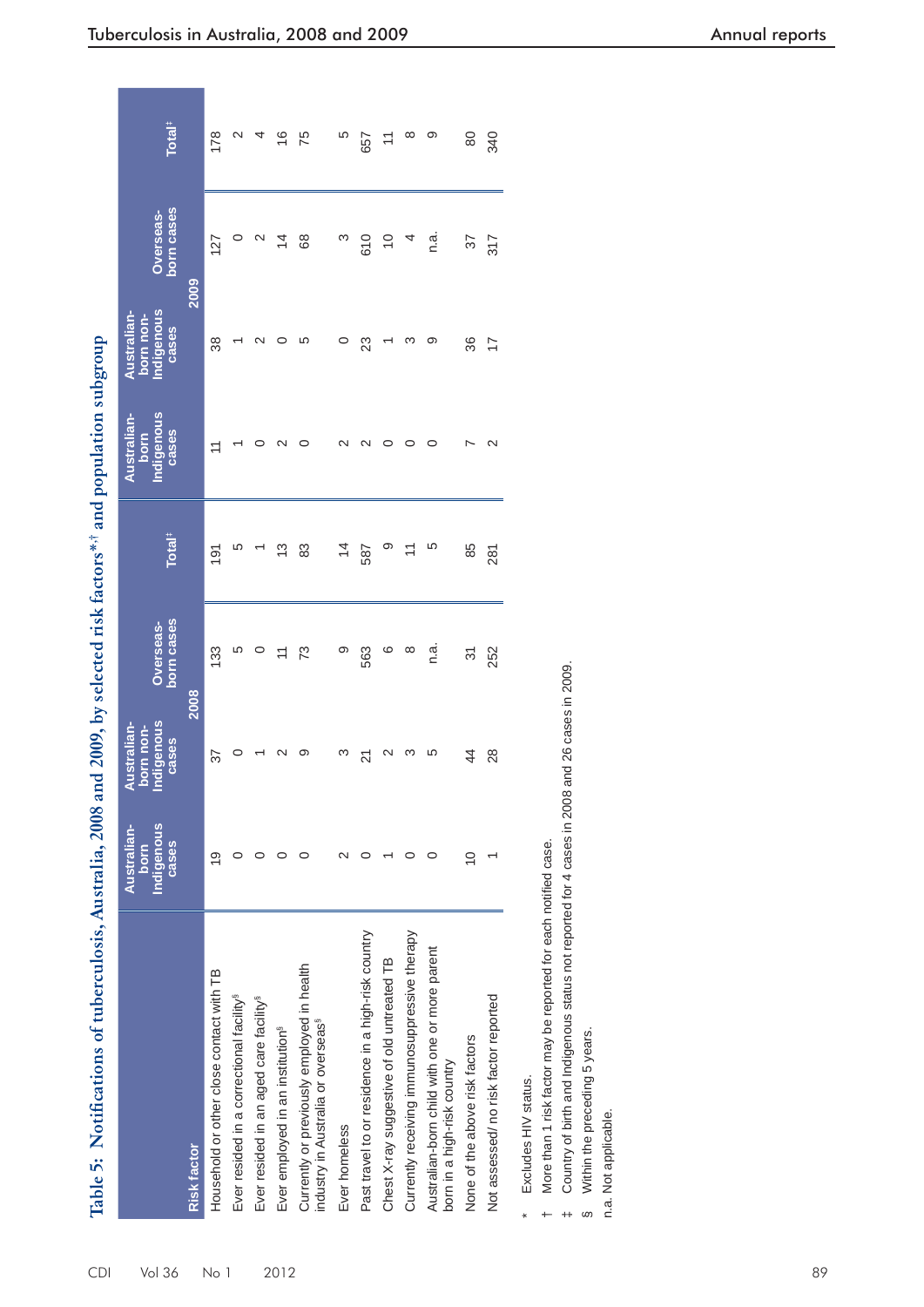#### **Anatomical site of disease**

 The anatomical site of TB infection was recorded in all notified cases in 2008 and in all but 5 cases in 2009 (Table 6). In 2008, pulmonary disease was reported in 718 cases, of which 80% (572/718) were reported as having pulmonary disease only and the remaining 20% (146/718) were reported as having pulmonary disease plus disease at an extrapulmonary site. Of the pulmonary TB cases, the smear positive proportion was 36% (255/718). Extrapulmonary disease was reported in 40% (476/1,194) of cases, with lymph nodes reported as the most frequent extrapulmonary site ( $n = 185$ ).

In 2009, pulmonary disease was reported in 757 cases, of which 78% (587/757) were reported as having pulmonary disease only and the remaining 23% (170/757) were reported as having pulmonary disease plus disease at an extrapulmonary site. Of the pulmonary TB cases, the smear positive propor-

tion was 39% (298/757). Extrapulmonary disease was reported in 42% (560/1,322) of cases, with lymph nodes reported as the most frequent extrapulmonary site ( $n = 256$ ).

#### **Treatment outcomes of 2007 and 2008 tuberculosis patient cohort**

 Table 7 presents treatment outcome data for all TB cases reported in 2007 and 2008. Treatment success, including those with bacteriologically confirmed cure and those who completed treatment, was reported in 95% of cases with assessable outcomes reported in 2007 (964/1,010) and 2008 (1,018/1,068). Only 84% (27/32) of Australian-born Indigenous cases were reported with treatment success in 2007, however this increased to 90% (27/30) of Australianborn Indigenous cases in 2008. There were no cases of a treatment failure reported in 2007 and 2008.

|                |  | Table 6: Notified cases of tuberculosis, Australia, 2008 and 2009, by site of disease and case |  |  |  |  |  |
|----------------|--|------------------------------------------------------------------------------------------------|--|--|--|--|--|
| classification |  |                                                                                                |  |  |  |  |  |

| <b>Site</b>                | <b>New cases</b> | <b>Relapse cases</b> | Total cases*   | Per cent of cases |
|----------------------------|------------------|----------------------|----------------|-------------------|
| 2008                       |                  |                      |                |                   |
| Total pulmonary disease    | 696              | 22                   | 718            | 60.1              |
| Pulmonary only             | 552              | 20                   | 572            | 47.9              |
| Pulmonary plus other sites | 144              | $\overline{2}$       | 146            | 12.2              |
| Extrapulmonary only*       | 461              | 14                   | 476            | 39.9              |
| Pleural                    | 86               | $\mathbf 0$          | 86             | 7.2               |
| Lymph nodes                | 177              | 8                    | 185            | 15.5              |
| Bone/joint                 | 29               | $\mathbf 0$          | 30             | 2.5               |
| Genito/urinary             | 27               | 1                    | 28             | 2.3               |
| Miliary                    | 28               | 1                    | 29             | 2.4               |
| Meningeal                  | $\overline{4}$   | $\mathbf 0$          | $\overline{4}$ | 0.3               |
| Peritoneal                 | 37               | $\mathbf 0$          | 37             | 3.1               |
| Other                      | 104              | 6                    | 110            | 9.2               |
| 2009                       |                  |                      |                |                   |
| Total pulmonary disease    | 713              | 42                   | 757            | 57.3              |
| Pulmonary only             | 552              | 33                   | 587            | 44.4              |
| Pulmonary plus other sites | 161              | 9                    | 170            | 12.9              |
| Extrapulmonary only*       | 545              | 14                   | 560            | 42.4              |
| Pleural                    | 72               | 1                    | 73             | 5.5               |
| Lymph nodes                | 246              | 10                   | 256            | 19.4              |
| Bone/joint                 | 48               | 2                    | 50             | 3.8               |
| Genito/urinary             | 33               | 1                    | 34             | 2.6               |
| Miliary                    | 24               | 2                    | 26             | 2.0               |
| Meningeal                  | 9                | $\boldsymbol{0}$     | 9              | 0.7               |
| Peritoneal                 | 29               | 3                    | 32             | 2.4               |
| Other                      | 84               | 2                    | 87             | 6.6               |

New/relapse case was not reported in 1 case in 2008 and 7 cases in 2009.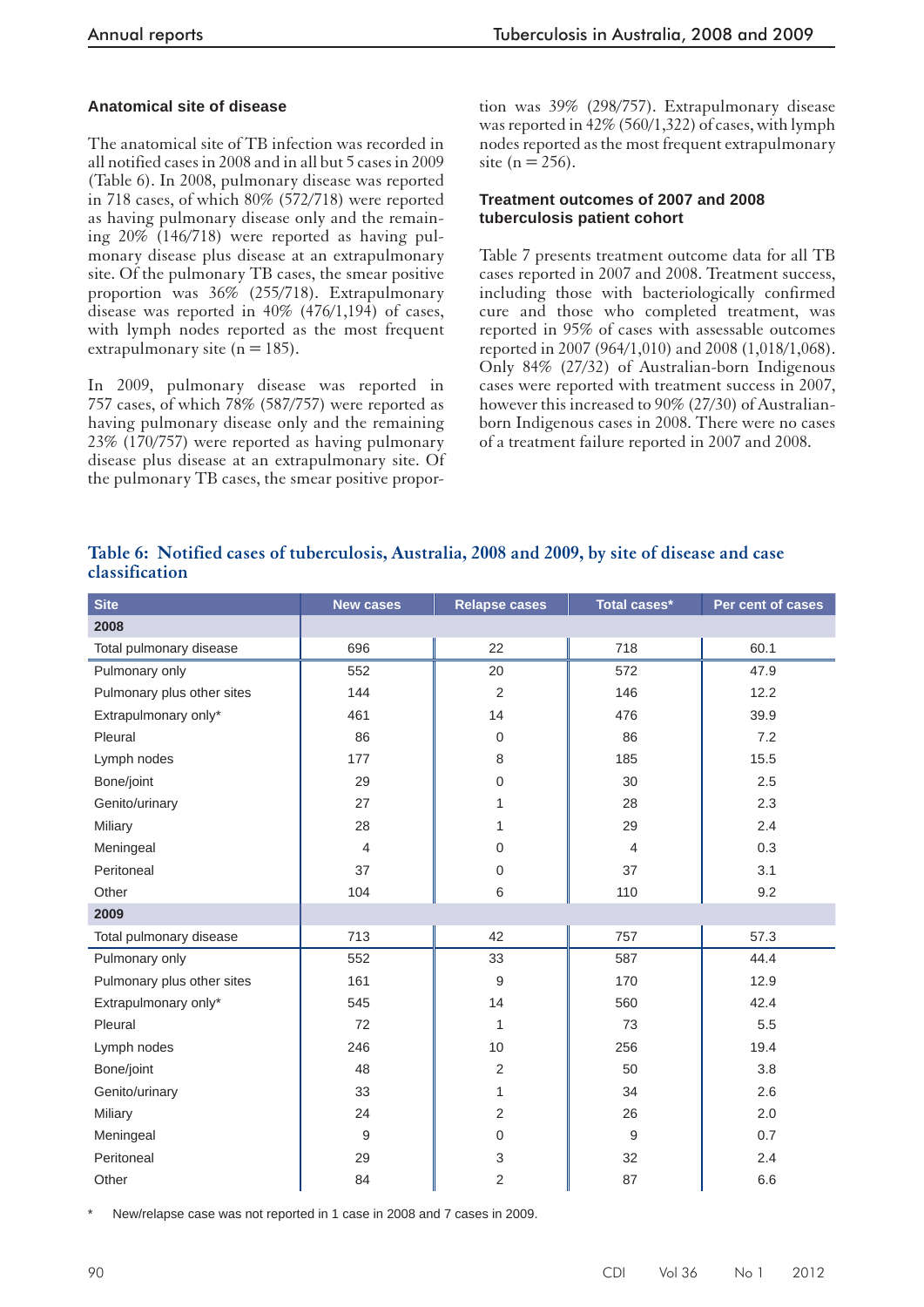|                                      | <b>Australian-born</b><br><b>Indigenous</b> |               | non-Indigenous | <b>Australian-born</b> | <b>Overseas-born</b> |       | <b>Total cases</b> <sup>II</sup> |       |
|--------------------------------------|---------------------------------------------|---------------|----------------|------------------------|----------------------|-------|----------------------------------|-------|
| <b>Assessable outcomes</b>           | <b>Cases</b>                                | $\frac{9}{6}$ | <b>Cases</b>   | $\frac{9}{6}$          | <b>Cases</b>         | $\%$  | <b>Cases</b>                     | %     |
| <b>Treatment success</b>             | 27                                          | 84.4          | 94             | 93.1                   | 839                  | 96.2  | 964                              | 95.4  |
| Cured (bacteriologically confirmed)* | 10                                          | 31.3          | 3              | 3.0                    | 46                   | 5.3   | 59                               | 5.8   |
| Completed treatment                  | 17                                          | 53.1          | 91             | 90.1                   | 793                  | 90.9  | 905                              | 89.6  |
| Interrupted treatment <sup>†</sup>   | 0                                           | 0.0           | 0              | 0.0                    | 4                    | 0.5   | 4                                | 0.4   |
| Died of tuberculosis                 | $\overline{2}$                              | 6.3           | 3              | 3.0                    | 6                    | 0.7   | 11                               | 1.1   |
| Defaulted <sup>‡</sup>               | 3                                           | 9.4           | $\overline{2}$ | 2.0                    | 16                   | 1.8   | 21                               | 2.1   |
| Failure <sup>§</sup>                 | $\overline{0}$                              | 0.0           | 0              | 0.0                    | $\mathbf 0$          | 0.0   | $\Omega$                         | 0.0   |
| Not followed up, outcome unknown     | $\overline{0}$                              | 0.0           | $\overline{2}$ | 2.0                    | 7                    | 0.8   | 10                               | 1.0   |
| Total assessable                     | 32                                          | 100.0         | 101            | 100.0                  | 872                  | 100.0 | 1.010                            | 100.0 |
| Non-assessable outcomes              |                                             |               |                |                        |                      |       |                                  |       |
| Transferred out of Australia         | 1                                           | 2.9           | $\Omega$       | 0.0                    | 70                   | 7.2   | 72                               | 6.3   |
| Died of other causes                 | $\overline{2}$                              | 5.7           | 17             | 14.3                   | 28                   | 2.9   | 48                               | 4.2   |
| Still under treatment                | $\overline{0}$                              | 0.0           | 1              | 0.8                    | 3                    | 0.3   | 4                                | 0.4   |
| Total                                | 35                                          | 100.0         | 119            | 100.0                  | 973                  | 100.0 | 1,134                            | 100.0 |

### **Table 7a: Notified cases of tuberculosis, Australia, 2007, by treatment outcome and population subgroup**

\* Cured is defined as the bacteriologically confirmed sputum smear and culture positive at the start of treatment and culture negative in the final month of treatment and on at least 1 previous occasion.

† Interrupted treatment means treatment interrupted for two months or more but completed.

‡ Defaulted means failed to complete treatment.

§ Failed means sputum culture positive at 5 months or later.

|| Population subgroup unknown in 7 cases.

### **Table 7b: Notifications of tuberculosis, Australia, 2008, by treatment outcome and population subgroup**

|                                      |                | <b>Australian-born</b><br><b>Indigenous</b> |                | <b>Australian-born</b><br>non-Indigenous |              | <b>Overseas-born</b> |              | <b>Total cases</b> <sup>II</sup> |
|--------------------------------------|----------------|---------------------------------------------|----------------|------------------------------------------|--------------|----------------------|--------------|----------------------------------|
| Assessable outcomes                  | <b>Cases</b>   | $\frac{9}{6}$                               | <b>Cases</b>   | $\frac{9}{6}$                            | <b>Cases</b> | $\frac{9}{6}$        | <b>Cases</b> | $\frac{9}{6}$                    |
| <b>Treatment success</b>             | 27             | 90.0                                        | 125            | 94.7                                     | 863          | 95.6                 | 1,018        | 95.3                             |
| Cured (bacteriologically confirmed)* | 3              | 10.0                                        | 10             | 7.6                                      | 41           | 4.5                  | 56           | 5.2                              |
| Completed treatment                  | 24             | 80.0                                        | 115            | 87.1                                     | 822          | 91.0                 | 962          | 90.1                             |
| Interrupted treatment <sup>†</sup>   | 0              | 0.0                                         | 2              | 1.5                                      | 3            | 0.3                  | 5            | 0.5                              |
| Died of tuberculosis                 | $\overline{2}$ | 6.7                                         | 1              | 0.8                                      | 13           | 1.4                  | 16           | 1.5                              |
| Defaulted <sup>#</sup>               | $\overline{0}$ | 0.0                                         | 3              | 2.3                                      | 17           | 1.9                  | 20           | 1.9                              |
| Failure <sup>§</sup>                 | $\overline{0}$ | 0.0                                         | $\Omega$       | 0.0                                      | $\Omega$     | 0.0                  | $\Omega$     | 0.0                              |
| Not followed up, outcome unknown     | 1              | 3.3                                         | 1              | 0.8                                      | 7            | 0.8                  | 9            | 0.8                              |
| Total assessable                     | 30             | 100.0                                       | 132            | 100.0                                    | 903          | 100.0                | 1,068        | 100.0                            |
| Non-assessable outcomes              |                |                                             |                |                                          |              |                      |              |                                  |
| Transferred out of Australia         | $\Omega$       | 0.0                                         | $\Omega$       | 0.0                                      | 71           | 7.0                  | 72           | 6.0                              |
| Died of other causes                 | 2              | 6.3                                         | $\overline{7}$ | 5.0                                      | 38           | 3.7                  | 47           | 3.9                              |
| Still under treatment                | $\overline{0}$ | 0.0                                         | 1              | 0.7                                      | 6            | 0.6                  | 7            | 0.6                              |
| Total                                | 32             | 100.0                                       | 140            | 100.0                                    | 1,018        | 100.0                | 1,194        | 100.0                            |

Cured is defined as the bacteriologically confirmed sputum smear and culture positive at the start of treatment and culture negative in the final month of treatment and on at least 1 previous occasion.

† Interrupted treatment means treatment interrupted for 2 months or more but completed.

‡ Defaulted means failed to complete treatment.

§ Failed means sputum culture positive at 5 months or later.

|| Population subgroup unknown in 4 cases.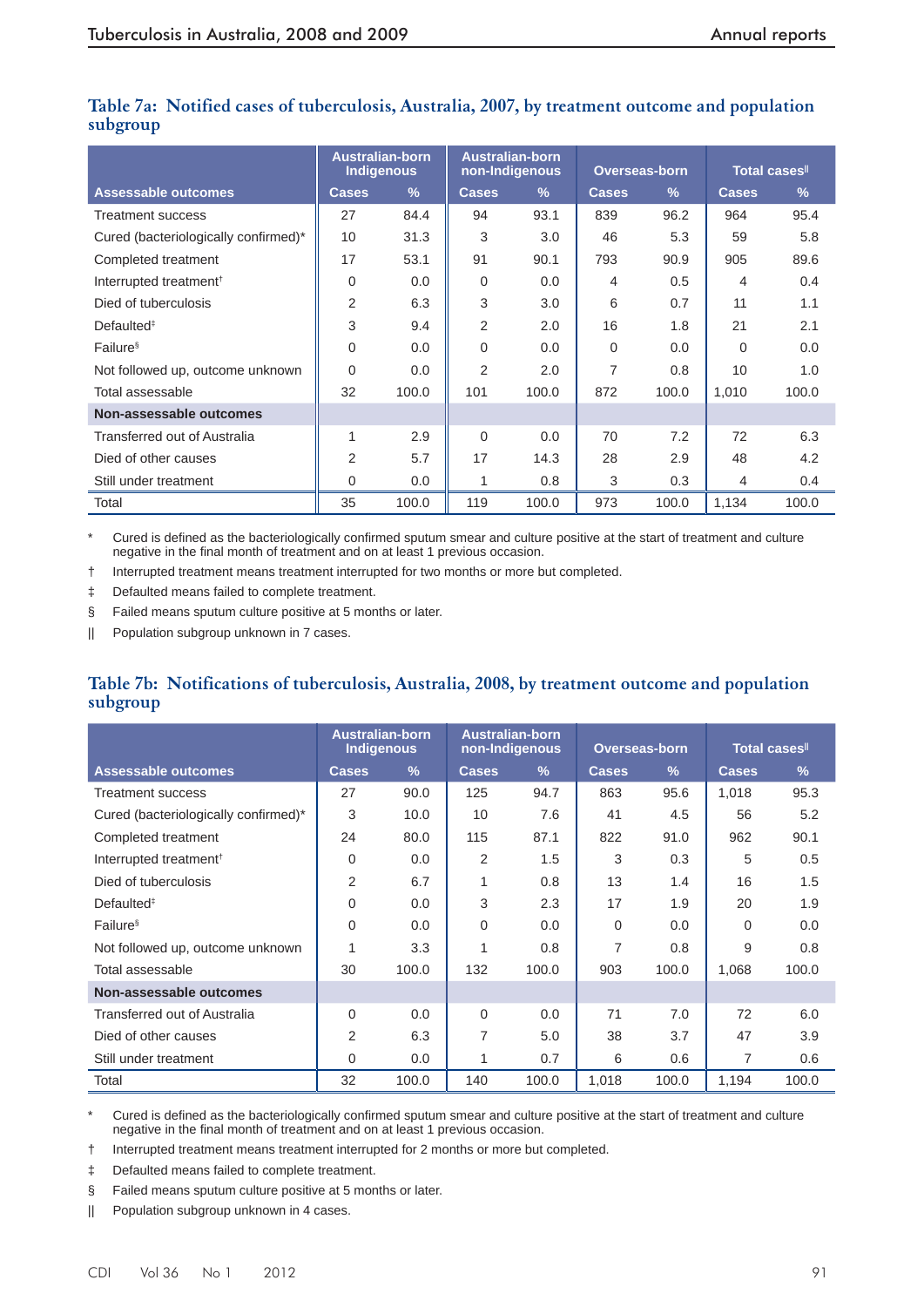#### **National performance indicators**

 Performance criteria for incidence (less than 1 per 100,000 population) were met only for the crude incidence rates in Australian-born non-Indigenous cases (Table 8). Incidence rates in the age groups under 15 years exceeded the performance criteria (less than 0.1 case per 100,000 population) in all population groups. Outcome reporting came close to meeting the target of 100% for the 2007 and 2008 patient cohorts, with less than 1% of cases with assessable outcomes reported with an unknown outcome. The performance indicator for cases that reported treatment success was met in both 2007 and 2008. Additionally this performance indicator was met in each of the population subgroups, including Australian-born Indigenous cases.

### **Discussion**

 While the overall rate of TB in Australia remains low by global standards, the modest rate increases in 2008 and 2009 suggest that we still face challenges to maintaining TB control. The current epidemiology of TB in Australia is largely a direct effect of the global TB situation with overseas-born persons contributing to a steadily increasing number and proportion of notifications since 2002 (Figure 3). Based on feedback from state TB services, the increase in skilled migrants and students from high burden countries is likely to be a key contributing factor to the recent trend.

 It is important to identify target populations for whom specific strategies are required to better control TB in the community. Two populations that experience greater morbidity from TB than the overall Australian population, are migrants from high TB incidence countries and Indigenous Australians. There are smaller subgroups identified in Table 5 that also warrant further evaluation. Table 5 provides data on risk factors selected for further evaluation by NTAC. The data do not reveal homelessness or residence within correctional facilities to be significant risk factors for TB in Australia, unlike the experience of other countries.<sup>5,6</sup> Similarly, there is no strong evidence that TB is a significant problem in people with HIV infection.

 Over the past decade there has been a decline in the rate of TB in Indigenous Australians but their rates are still more than 5 times those of Australian-born non-Indigenous persons. This suggests that despite access to treatment and prevention, social and economic conditions likely remain a significant barrier to closing the gap. However the data for Indigenous Australians need to be interpreted with caution due to the small case numbers. By contrast rates for Australian-born non-Indigenous persons have remained relatively static since 2002 at less than 1 per 100,000 population. The highest proportion of cases, as expected, is in the older age groups reflecting reactivation of remote infection.

|  |                                                        |  |  | Table 8: National tuberculosis performance indicators, performance criteria* and the current |  |
|--|--------------------------------------------------------|--|--|----------------------------------------------------------------------------------------------|--|
|  | status of tuberculosis, Australia, 2007, 2008 and 2009 |  |  |                                                                                              |  |

| National tuberculosis performance indicator                             | <b>Performance criteria</b> | 2007 <sup>t</sup> | 2008 | 2009       |
|-------------------------------------------------------------------------|-----------------------------|-------------------|------|------------|
| Annual incidence of TB (cases per 100,000 population)                   |                             |                   |      |            |
| Australian-born Indigenous Australians                                  | $<$ 1                       | 6.8               | 6.2  | 4.8        |
| Australian-born non-Indigenous Australians                              | $<$ 1                       | 0.8               | 0.9  | 0.9        |
| Overseas-born persons                                                   | $\star$                     | 19.1              | 20.0 | 22.4       |
| Incidence in children <15 years, by risk group (per 100,000 population) |                             |                   |      |            |
| Australian-born Indigenous Australians                                  | < 0.1                       | 3.6               | 1.5  | 1.5        |
| Australian-born non-Indigenous Australians                              | < 0.1                       | 0.4               | 0.7  | 0.7        |
| Overseas-born persons                                                   | $\star$                     | 12.0              | 9.5  | 10.9       |
| Collection of HIV status in tuberculosis cases <sup>‡</sup>             | 100%                        | 87%               | 94%  | 95%        |
| Treatment outcome measures (%)                                          |                             |                   |      |            |
| Cases evaluated for outcomes                                            | 100%                        | 99.0              | 99.2 | <b>TBA</b> |
| Cases that have treatment completed and are cured                       | $>90\%$                     | 95.4              | 95.3 | <b>TBA</b> |
| Cases recorded as treatment failures                                    | $< 2\%$                     | 0.0               | 0.0  | <b>TBA</b> |

Performance criteria currently under review.

† Evaluation of indicators for the 2007 patient cohort was re-assessed in August 2011.

‡ HIV status is considered complete if case is reported as HIV positive, HIV negative, HIV tested-result unknown, not tested or refused testing.

TBA To be assessed: 2009 patient cohort outcomes to be reported in 2010 annual report.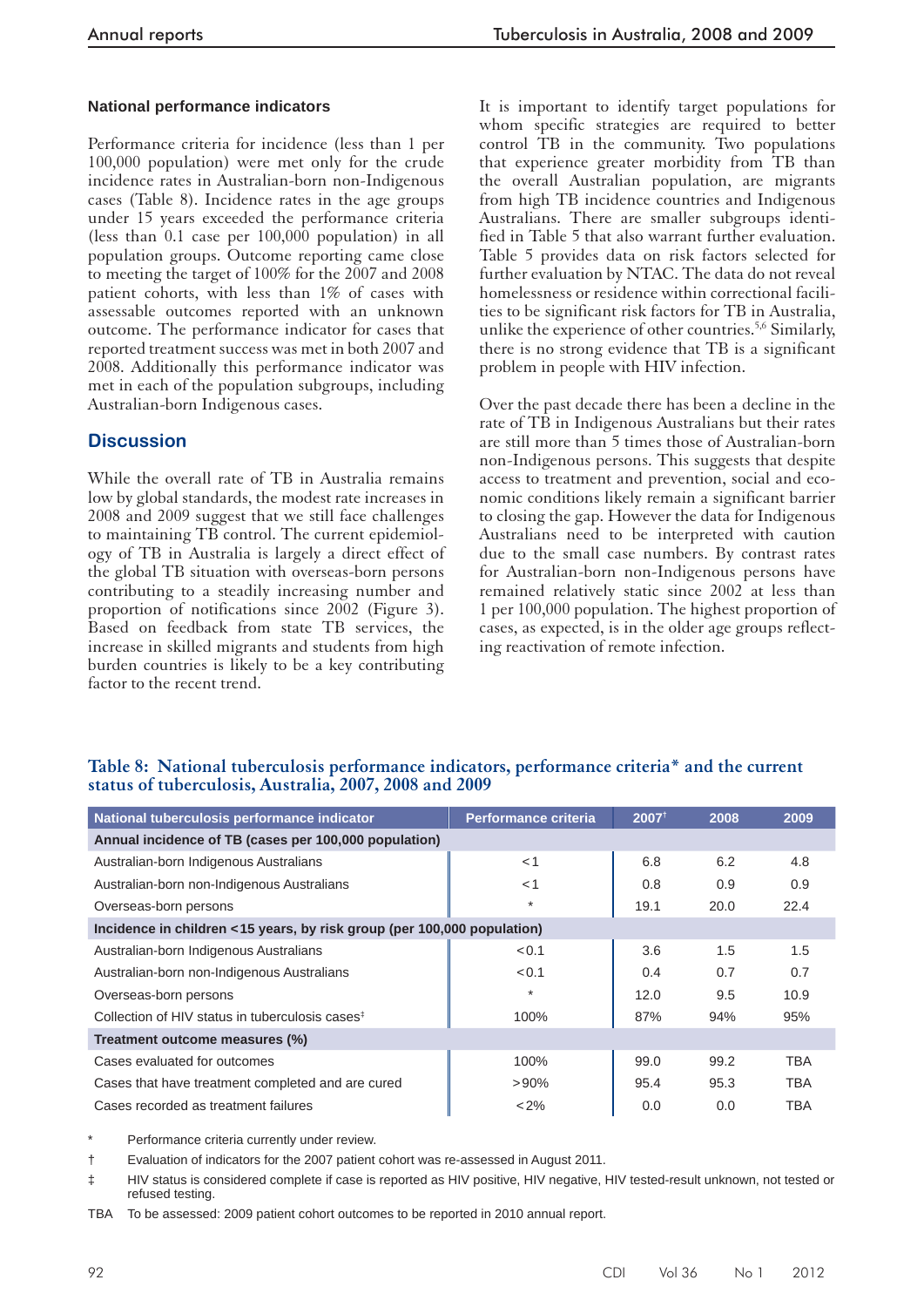Specific overseas-born population groups that do not have the same privileges of access to public health care as the general population and who also have a greater incidence of TB can experience diagnostic delays. This can result in personal suffering for them as individuals and also increase the risk for transmission of TB to the general public. One particular group of temporary visa entrants that has been highlighted by studies in Victoria and Queensland is international students (Brown L, personal communication, 24 March 2011; Walpola H, personal communication, 24 March 2011). In addition to experiencing diagnostic delays these students are often in settings of large classrooms resulting in large contact screenings. Given that international students are a significant source of revenue for educational institutions and the Australian economy, it is important to ensure they have equitable access to health care. Among other things, this would then ensure they do not suffer more from TB than the general population, as well as decrease the need for costly contact screening by ensuring earlier diagnosis of TB.

 While refugees are screened for active TB disease before coming to Australia, they are at high risk for latent TB infection and are resettled to diverse settings throughout Australia. It remains a challenge to ensure they are adequately integrated into the health care system. For those unauthorised entrants seeking asylum in Australia an additional challenge has been to ensure communication between detention centres and TB programs and ensuring continuity of care once they are released into the community. One of the future priorities for NTAC is to work with the Department of Immigration and Citizenship to improve communication between TB services and/ or refugee health services and the detention centres from which such subjects are released to community detention to ensure these people are adequately integrated into supportive health services.

 PNG nationals from selected villages in the South Fly District of the Western Province, who access health care in the Torres Strait Treaty Zone, have been highlighted in previous reports. 4 A provision of the Torres Strait Treaty allows free movement between Australia and Papua New Guinea for traditional activities in the Protected Zone and nearby areas.<sup>7</sup> Some of these visitors from PNG access Australian health care centres while visiting the outer Torres Strait Islands. In 2008 and 2009, there were 40 cases of TB among such PNG patients reported to the NNDSS. Multi-drug resistance is a particular concern in this population. 3 It is important that these patients are effectively managed to minimise the further development of drug resistance and prevent transmission to the local Australian population. NTAC supports the view that the best long-term solution is to assist PNG in establishing effective TB treatment and control services so that residents can get the health care they

need at home. TB clinicians from both sides of the border are working together towards a staged, safe and ethical approach in handing over both sensitive and multi-drug resistant TB patients to PNG. NTAC advises that there be some provision for TB care of PNG nationals presenting to Australian clinics in the Torres Strait until such time that PNG can ensure adequate management of all cases, and that the transitional arrangement be closely monitored to ensure successful treatment outcomes.

 A final target population is health care workers. Figure 7 shows that the number of TB cases in health care workers has been increasing and the majority is overseas born. These data must be interpreted with caution as changes in surveillance practices may contribute to different risk factor reporting over time. Surveillance suggests that many of these cases reactivate remote infection that has been acquired overseas, not from within Australian health care settings. The low incidence of TB in Australia has resulted in relaxation of health care worker screening for TB in many low risk settings throughout Australia. However, the increasing reliance in overseas-born health care workers at high risk for TB highlights the importance for health care settings to remain vigilant in screening their work force.

 The data here are reported against key performance indicators established in the *National Strategic Plan For TB Control Beyond 2000,* 8 and at the end of the period addressed by this plan. The criteria for the crude incidence rates in the Australian-born population, by international standards, are very low. Yet the Australian-born non-Indigenous rate has continued to fall, and is now consistently below the indicator. The Australian-born Indigenous rate is also low and has fallen, such that it is approaching the non-Indigenous rate. However, it remains above the indicator and has not reached equivalency with non-Indigenous Australians. By contrast, the rate in overseas-born subjects continues to climb, and this is both indicative of the main source of TB, and the on-going challenge in TB control in Australia.

 The indicator for crude incidence rates in children  $(< 15$  years of age) is that of elimination, which would in turn indicate that recent infection is not occurring in Australia. While rates are stable and very low, especially in Australian-born children, this indicator has not been achieved. There are low proportions of cases in children under 15 years (2008 4.5%; 2009 4.2%) particularly those less than 5 years (2008 1.9%; 2009 1.37%). Although the rates observed in overseas-born children are higher (Table 4), the absolute numbers of cases are low. In Australian-born children the rates are less than 1 per 100,000 population and approaching elimination. In addition, the number of meningeal cases in chil